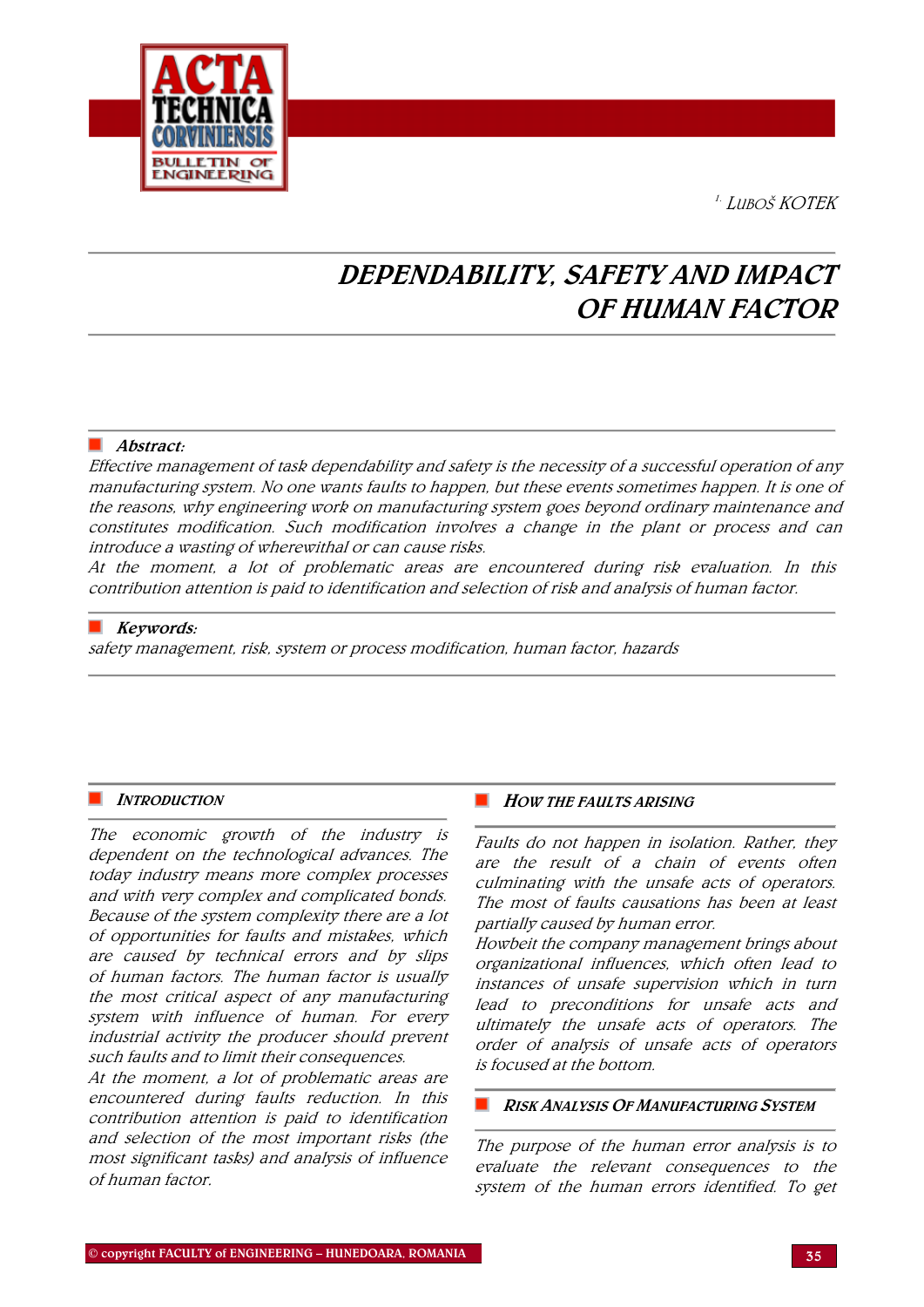## ACTA TECHNICA CORVINIENSIS – BULLETIN of ENGINEERING

error probabilities of the human actions, we must take two steps in judging human reliability: in the first step, there is a collection the qualitative data about the situation to be judged. In the second step, there should be quantitatively evaluated the situation with the help of an HRA. A large number of techniques exist to quantify the probability of human failures. However, a small number of these techniques have actually been applied in practical human error analysis.



Fig. 1 Sequence of risk analysis of manufacturing system

A detailed analysis of whole manufacturing system with influence of Human factor is not possible (is very time-consuming and benefits doesn't fit the efforts). It is thus necessary to deal only with such risk sources (tasks) the consequences of which are most important. The results of the selection of tasks thus have to be transparent and have to provide an overview on the safety of all the system. From that reason the next step after task analysis and Probability of failure analysis is choice of the most important tasks.

For risk analysis of the most important tasks can be used very good method, which is used in the process industry, Human Factor Method.

## **TASK ANALYSIS**

First of all, it is necessary to build up a description model. It must be generally valid and it must be applicable to all observable tasks. Furthermore, the model must be able to collect all information items on human errors from the events in such a form as is necessary for an analysis because the purpose of a task analysis is to collect information on an operator activity in such a way that this information can be used in a human reliability analysis. A detailed task analysis is required for most of the human error identification techniques and human reliability analysis techniques.

Task analysis describes the demands made on the operator in the tasks he or she has to perform, and examines the resources required and available to enable the operator to meet those demands. A demand is a requirement for the operator to meet some goal which is a partial requirement for achieving a higher goal. The most significant benefit is that model can provide knowledge of the tasks that the user wishes to perform. Thus, it is a reference against which the value of the system functions and features can be tested. Description Model Method or Hierarchical Task Analysis is the most used analysis.

## **PROBABILITY OF FAILURE ANALYSIS**

Initially, it may be necessary to use expert judgments as a source of the probability estimates. For this purpose can be used TESEO analysis (Tecnica Empirica Stima Errori Operatori), which is a technique used in the field of human reliability assessment, for the purposes of evaluating the probability of a human error occurring throughout the completion of a specific task.

Conclusions from such analyse can then be used to choice of the most important tasks (with using for example Pareto analysis 80/20).

The technique of TESEO is typically quick and straightforward, it is useful in identifying the effects improvements in human factors will have on the overall human reliability of a task.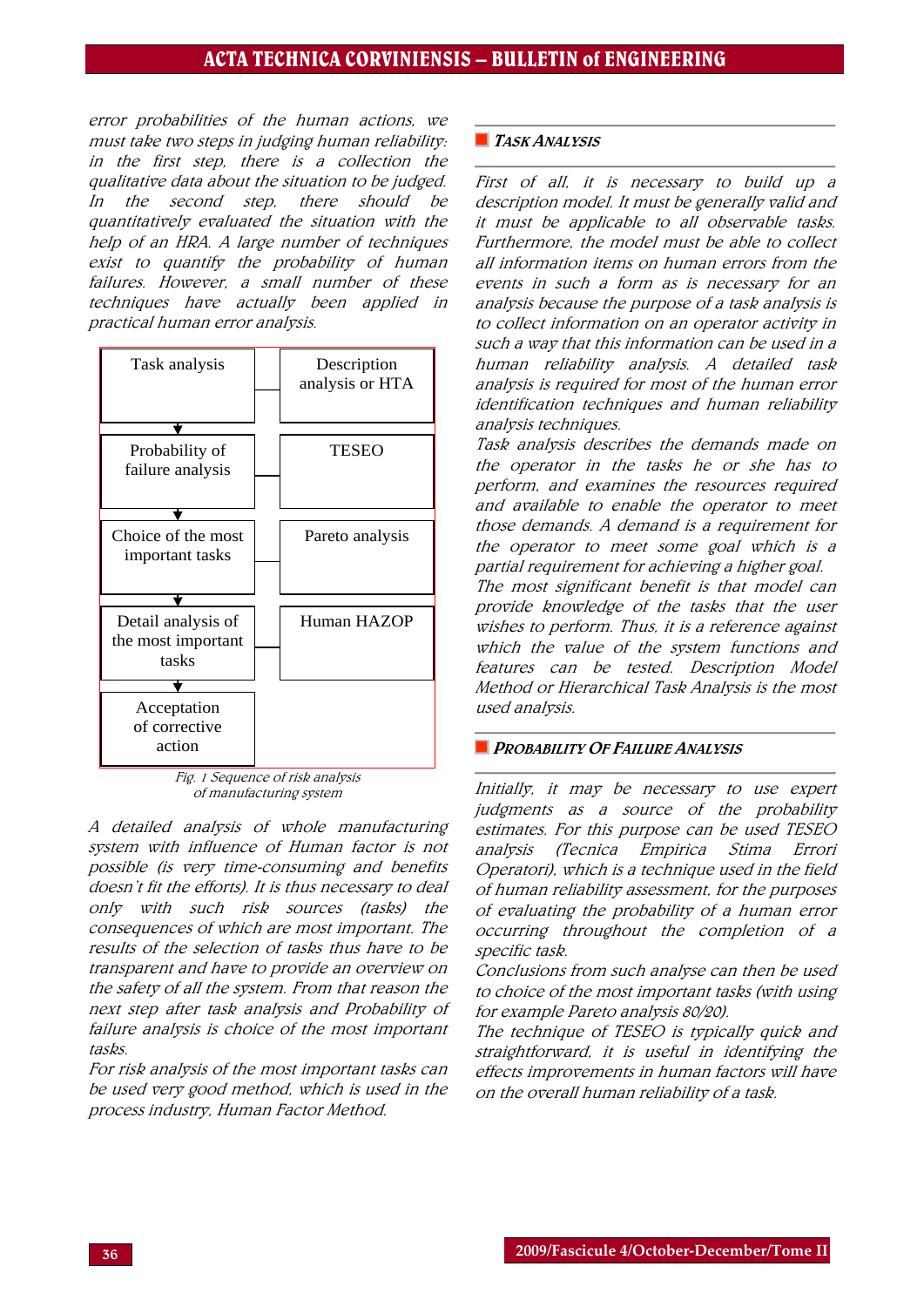## **DETAIL ANALYSIS OF THE MOST IMPORTANT** TASKS

When we want to reduce the likelihood of errors occurring within a system improve the overall levels

of dependability, we have to come up with detail analysis of the most important tasks (from the previous paragraph). Ideal for this objective is method Human HAZOP

The method is similar to the well proven HAZOP study for assessing new process design, but focussing on the sequence of actions carried out during a critical tasks.

The key steps in the activity are identified with an experienced operator followed by a team based study to identify potential human failures at each step, using appropriate guidewords.

The key benefits of Human HAZOP are comprehensiveness, systematicness and effectiveness. Human HAZOP ensures that potential deviations from intended task procedure are identified and corrected, process hazards are revealed and actions for necessary process or instrumentation improvements can be planned.

## CORRECTIVE ACTION

After Human HAZOP analysis, which gives us the list of arrangements, we have to implement change to cope a weakness identified in a management system. Candidates for preventive action can result also from suggestion of TESEO analysis.

We should try to improve rather than a simple react to identified problems, the preventive action might involve analysis of data, including trend and risk analyses and proficiency-testing results.

## CONCLUSION

The prevention of faults is the only possible and rational approach for managed manufacturing system.

Edification for management is needed (especially for medium enterprises). Each employee must have appropriate training, must be well informed about process must be prepare to right and quick reaction. For all that the faults still happen.

The functional dependability and safety management system requires that risk responsibility and accountability will be reduced. The human factor is usually the most critical aspect of any manufacturing system with influence of human factor.

The sequence of risk analysis of manufacturing system contained on the fig. 1 was checked up practically. It demonstrates that the risks associated with failures of critical procedures can be systematically reduced. The method could be applied retrospectively to existing operations or be used during the design stage of new systems.

### **ACKNOWLEDGMENT**

This paper was created with support of research objective MŠMT 1M06047 The Centre of Quality and Reliability.

## **REFERENCES**

- [1.] KIRWAN, B., 1994, A Guide to Practical Human Reliability Assessment. Taylor and Francis, London.
- [2.] KOTEK, L., BABINEC, F., 2005, Fulfill of Requirements on Increasing of Employees Safety in Fire Risk Environment. Ropa, uhlie, plyn a petrochémia. 47, 1-2, pp. 18- 21.
- [3.] KOTEK, L., PUSKEILEROVÁ, L., 2005, Connection of Change Management and Human Factor. In Proceedings of the XII international scientific-technical conference Trans & MOTAUTO'05+. Sofia, Scientific-technical Union of Mechanical Engineering, pp. 100 – 102

## **AUTHORS & AFFILIATION**

## <sup>1.</sup> Luboš KOTEK

1. INSTITUTE OF PRODUCTION MACHINES, SYSTEMS AND ROBOTICS, FACULTY OF MECHANICAL ENGINEERING, BRNO UNIVERSITY OF TECHNOLOGY, CZECH REPUBLIC